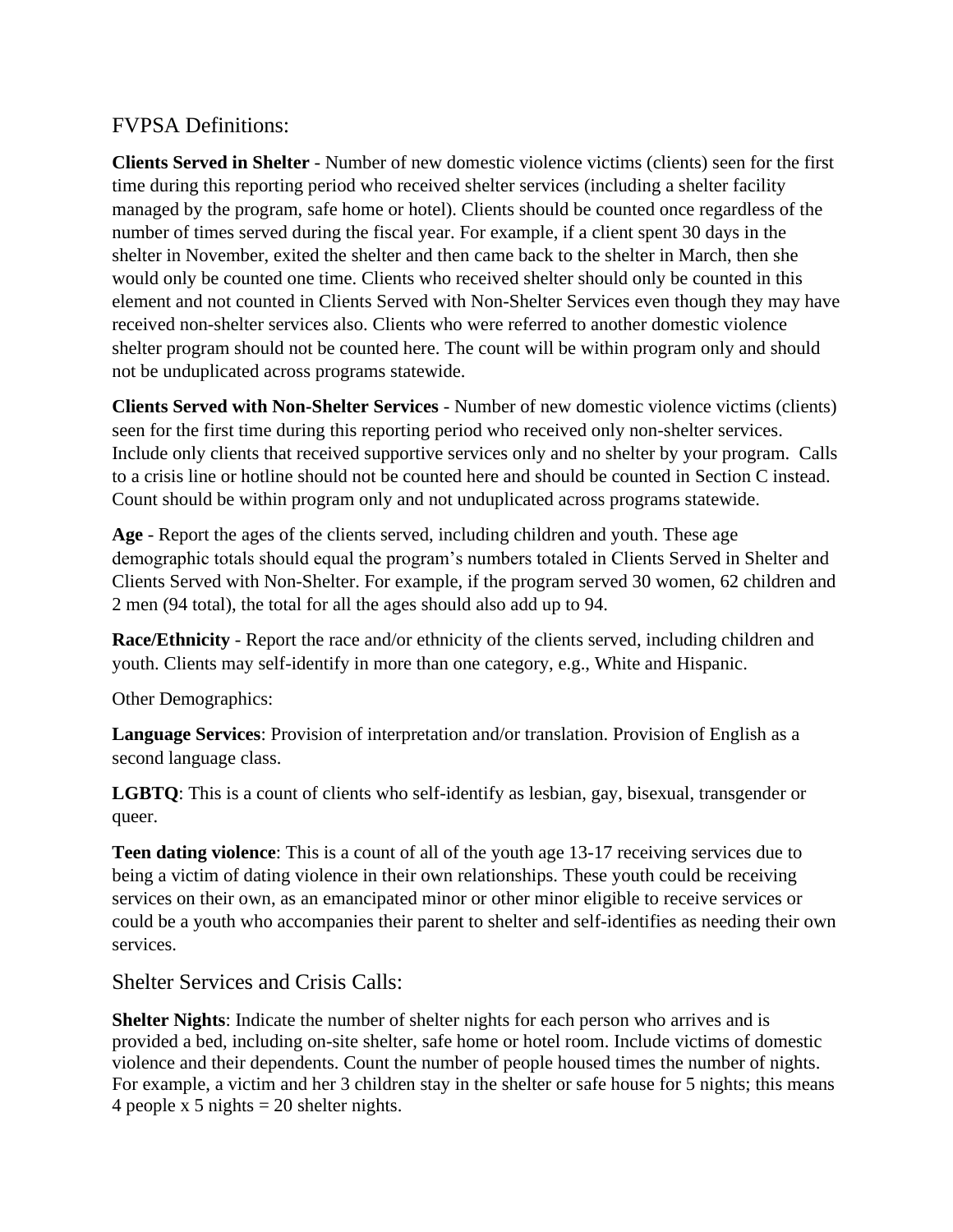Shelter includes onsite shelter managed by the domestic violence program, program-sponsored hotel rooms and safe homes (residences of volunteers who offer their private homes for shortterm crisis situations) or other temporary housing that your program arranges. Nights that a victim stays in a shelter not managed by your program should not be counted (e.g., a shelter in a nearby county).

**Unmet Requests for Shelter**: Count the number of unmet requests for shelter due to program shelter, safe homes or sponsored hotel rooms being at capacity or unavailable. Count adult victims of domestic violence only. This count **should not** include individuals who were not served because their needs were inappropriate for the services of your program, e.g., homelessness not related to domestic violence. Count the total number of times requests for shelter were declined, even if the program provided other services.

**Crisis/Hotline Calls**: Calls received on any agency line that relate to an individual or family in need of some kind of service. A program does not have to have a dedicated hotline to count these calls. Count all calls including repeat callers and calls from third parties such as a family member. **Do not** count calls about donations or for general information about program or violence issues unrelated to a specific individual or family, calls from the media, etc.

## Services to Victims:

**Individual/Group Counseling**: Individual or group counseling or support provided by a volunteer, staff or advocate.

**Crisis intervention**: Process by which a person identifies, assesses, and intervenes with an individual in crisis so as to restore balance and reduce the effects of the crisis in her/his life. In this category, report crisis intervention that occurs in person and/or over the telephone with an established client. This does not include hotline calls where the caller isn't a client receiving services.

**Victim Advocacy Services**: Actions designed to help the victim/survivor obtain needed resources or services including employment, housing, shelter services, health care, victim's compensation, etc.

**Criminal/Civil Legal Advocacy**: Assisting a client with civil legal issues, including preparing paperwork for protection orders; accompanying a client to a protection order hearing, or other civil proceeding; and all other advocacy within the civil justice system. This also includes accompanying a client to an administrative hearing, such as unemployment, Social Security, TANF, or food stamp hearing. Assisting a client with criminal legal issues including notifying the client of case status, hearing dates, plea agreements, and sentencing terms; preparing paperwork such as victim impact statements; accompanying a client to a criminal court proceeding or law enforcement interview; and all other advocacy within the criminal justice system.

**Medical Accompaniment**: Accompanying a domestic violence victim to, or meeting a victim at, a hospital, clinic, or medical office.